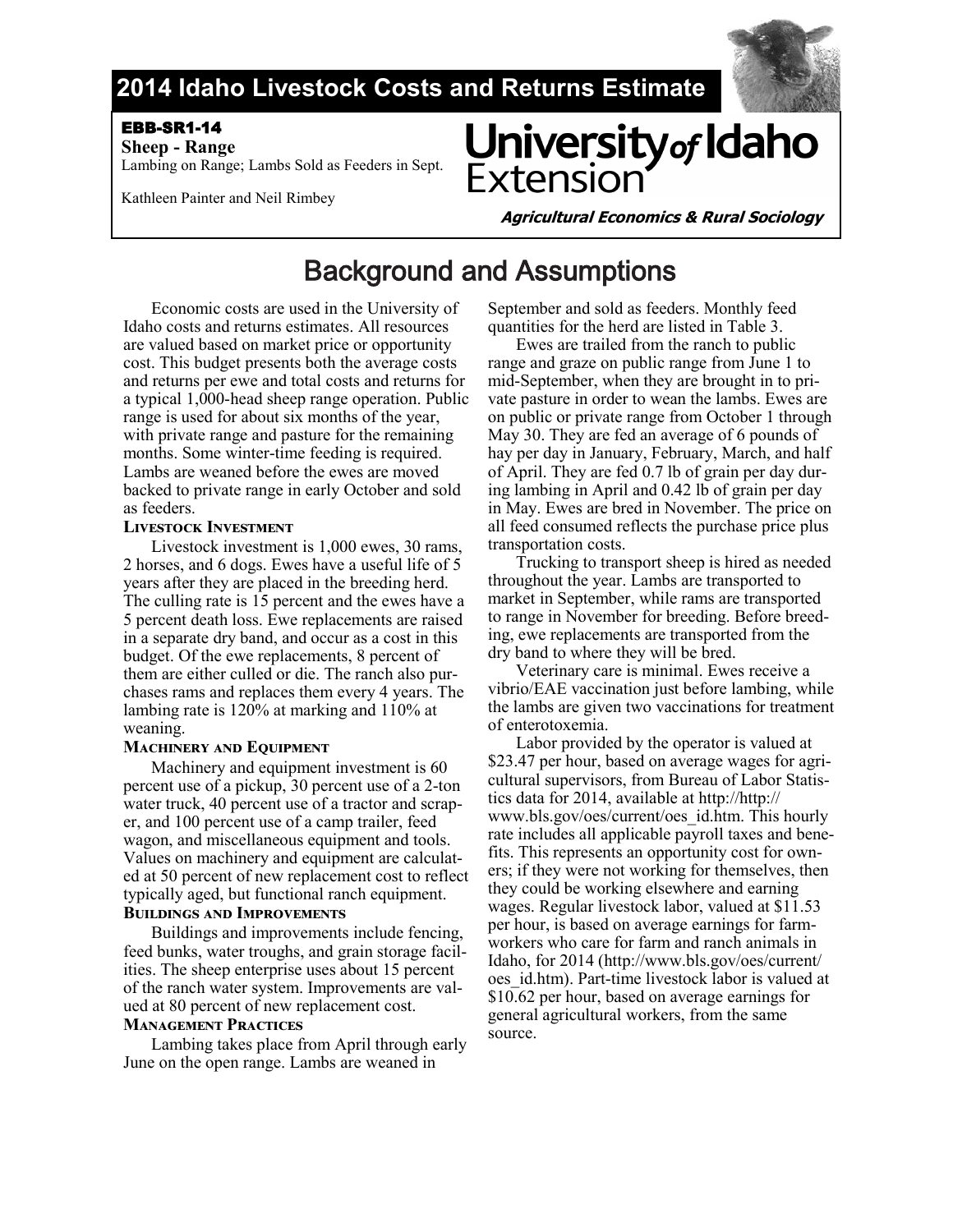#### Table1: Sheep - Range EBB-SR1-14

April lambing on open range, with 120% lambing at marking and 110% at weaning. Lambs are sold at weaning as feeders

|                                       | Weight<br>Each | Unit       | of Head<br>or Units | Price or<br>Cost/Unit | <b>Total Value</b> | Value or<br>Cost/Head | Your Value |
|---------------------------------------|----------------|------------|---------------------|-----------------------|--------------------|-----------------------|------------|
| 1. Gross Receipts                     |                |            |                     |                       |                    |                       |            |
| Feeder lambs                          | 105.00         | Ib         | 1100                | 1.93                  | 222,915.00         | 222.91                |            |
| Cull ewes                             | 175.00         | lb         | 150                 | 0.31                  | 8137.50            | 8.14                  |            |
| Cull rams                             | 225.00         | lb         | 5                   | 0.54                  | 607.50             | 0.61                  |            |
| Cull replacement ewes                 | 140.00         | lb         | 16                  | 0.65                  | 1456.00            | 1.46                  |            |
| Wool - ewe                            | 10.00          | lb         | 1000                | 1.54                  | 15,400.00          | 15.40                 |            |
| Wool - ram, fine wool                 | 12.00          | lb         | 15                  | 2.50                  | 450.00             | 0.45                  |            |
| Wool - ram, meat breed                | 8.00           | Ib         | 15                  | 0.65                  | 78.00              | 0.08                  |            |
| <b>Total Receipts</b>                 |                |            |                     |                       | \$249,044.00       | \$249.04              |            |
| 2. Operating Costs                    |                |            |                     |                       |                    |                       |            |
| Alfalfa hay                           |                | ton        | 308.40              | 210.00                | 64,764.00          | 64.76                 |            |
| Feed barley                           |                | cwt        | 202.40              | 10.43                 | 2111.03            | 2.11                  |            |
| Corn                                  |                | cwt        | 135.00              | 10.35                 | 1397.25            | 1.40                  |            |
| Salt and minerals                     |                | Ib         | 8040.00             | 0.15                  | 1206.00            | 1.21                  |            |
| Federal range                         |                | <b>AUM</b> | 1276.90             | 1.35                  | 1723.82            | 1.72                  |            |
| Pasture                               |                | <b>AUM</b> | 883.10              | 22.00                 | 19,428.20          | 19.43                 |            |
| Hauling                               |                | head       | 1000.00             | 5.00                  | 5000.00            | 5.00                  |            |
| Marketing                             |                | head       | 1000.00             | 1.50                  | 1500.00            | 1.50                  |            |
| Shearing - ewe                        |                | head       | 1000.00             | 4.25                  | 4250.00            | 4.25                  |            |
| Shearing - ram                        |                | head       | 30.00               | 8.50                  | 255.00             | 0.26                  |            |
| Wool assessment                       |                | head       | 1000.00             | 1.03                  | 1030.00            | 1.03                  |            |
| Camp supplies                         |                | head       | 1000.00             | 5.25                  | 5250.00            | 5.25                  |            |
| Dog food                              |                | head       | 3675.00             | 0.40                  | 1470.00            | 1.47                  |            |
| ASI lamb checkoff                     |                | head       | 1100.00             | 0.74                  | 814.00             | 0.81                  |            |
| Veterinary Medicine                   |                | \$         | 4367.20             | 1.00                  | 4367.20            | 4.37                  |            |
| Machinery (fuel, lubrication, repair) |                | \$         | 405.33              | 1.00                  | 405.33             | 0.41                  |            |
| Vehicles (fuel, repair)               |                |            | 3486.30             | 1.00                  | 3486.30            | 3.49                  |            |
| Equipment (repair)                    |                | \$         | 297.50              | 1.00                  | 297.50             | 0.30                  |            |
| Housing and Improvements (repair)     |                | \$         | 602.50              | 1.00                  | 602.50             | 0.60                  |            |
| <b>Hired Labor</b>                    |                | hour       | 2920.00             | 11.33                 | 33,085.20          | 33.09                 |            |
| Owner Labor                           |                | hour       | 568.00              | 23.47                 | 13,330.96          | 13.33                 |            |
| Interest on Operating Capital         |                | \$         | 2350.68             | 0.05                  | 111.66             | 0.11                  |            |
| <b>Total Operating Costs</b>          |                |            |                     |                       | \$165,885.95       | \$165.89              |            |
| 3. Income Above Operating Costs       |                |            |                     |                       | \$83,158.05        | \$83.16               |            |
| 4. Ownership Costs                    |                |            |                     |                       |                    |                       |            |
| Capital Recovery:                     |                |            |                     |                       |                    |                       |            |
| <b>Purchased Livestock</b>            |                | \$         | 29,002.96           | 1.00                  | 29,002.96          | 29.00                 |            |
| Housing and Improvements              |                | \$         | 1152.12             | 1.00                  | 1152.12            | 1.15                  |            |
| Machinery                             |                | \$         | 374.38              | 1.00                  | 374.38             | 0.37                  |            |
| Equipment                             |                |            | 2166.64             | 1.00                  | 2166.64            | 2.17                  |            |
| Vehicles                              |                | \$<br>\$   | 1786.64             | 1.00                  | 1786.64            | 1.79                  |            |
| Interest on Retained Livestock        |                | \$         | 0.00                | 0.04                  | 0.00               | 0.00                  |            |
| Taxes and Insurance                   |                | \$         | 320.47              | 1.00                  | 320.47             | 0.32                  |            |
| Overhead                              |                | \$         | 3000.00             | 1.00                  | 3000.00            | 3.00                  |            |
| <b>Total Ownership Costs</b>          |                |            |                     |                       | \$37,803.22        | \$37.80               |            |
|                                       |                |            |                     |                       |                    |                       |            |
| 5. Total Costs                        |                |            |                     |                       | \$203,689.17       | \$203.69              |            |
| 6. Returns to Risk and Management     |                |            |                     |                       | \$45,354.83        | \$45.35               |            |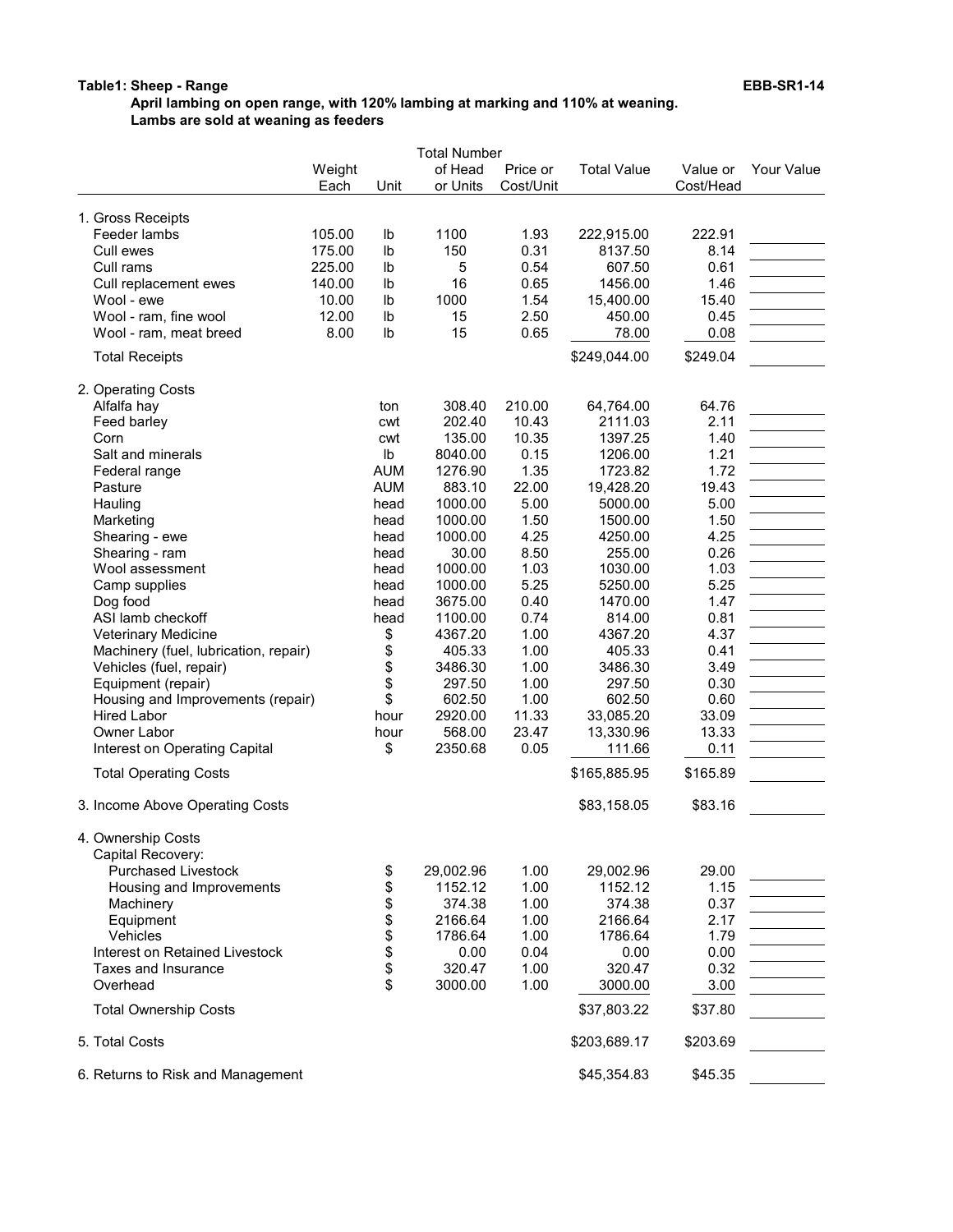| Table 2: Monthly Summary of Returns and Expenses.                                                                                               |                       |                                           |                       |                                           |                            |                       |                                           |                         |                                      |                                           |                                  |                                           | <b>EBB-SR1-14</b>                                      |
|-------------------------------------------------------------------------------------------------------------------------------------------------|-----------------------|-------------------------------------------|-----------------------|-------------------------------------------|----------------------------|-----------------------|-------------------------------------------|-------------------------|--------------------------------------|-------------------------------------------|----------------------------------|-------------------------------------------|--------------------------------------------------------|
|                                                                                                                                                 | Jul                   | Aug                                       | Sep                   | Oct                                       | Nov                        | Dec                   | Jan                                       | Feb                     | Mar                                  | Apr                                       | May                              | Jun                                       | Value                                                  |
| Production:<br>Feeder lambs<br>Cull ewes<br>Cull rams<br>Cull replacement ewes<br>Wool - ewe<br>Wool - ram, fine wool<br>Wool - ram, meat breed |                       |                                           |                       | 222915                                    |                            |                       |                                           |                         |                                      |                                           |                                  | 8138<br>608<br>1456<br>15400<br>450<br>78 | 222915<br>8138<br>608<br>1456<br>15400<br>450<br>78    |
| <b>Total Receipts</b>                                                                                                                           | 0                     | 0                                         | 0                     | 222915                                    | $\mathbf 0$                | $\mathbf 0$           | $\mathbf 0$                               | 0                       | $\pmb{0}$                            | $\pmb{0}$                                 | 0                                | 26129                                     | 249044                                                 |
| Operating Inputs:<br>Alfalfa hay<br>Feed barley<br>Corn<br>Salt and minerals<br>Federal range<br>Pasture<br>Hauling                             | 101<br>186<br>1498    | 101<br>278<br>250                         | 101<br>278            | 101<br>2200                               | 101<br>4532                | 101<br>139<br>2266    | 18648<br>101<br>278                       | 18648<br>101<br>278     | 18648<br>101                         | 8820<br>1314<br>869<br>101<br>143<br>2200 | 797<br>528<br>101<br>143<br>2200 | 101<br>4532<br>4750                       | 64764<br>2111<br>1397<br>1206<br>1724<br>19428<br>5000 |
| Marketing<br>Shearing - ewe<br>Shearing - ram<br>Wool assessment                                                                                |                       |                                           | 1030                  |                                           |                            |                       |                                           |                         |                                      | 4250<br>255                               |                                  | 1500                                      | 1500<br>4250<br>255<br>1030                            |
| Camp supplies<br>Dog food<br>ASI lamb checkoff<br><b>Veterinary Medicine</b>                                                                    | 525<br>100            | 525<br>100                                | 525<br>110<br>814     | 525<br>120                                | 525<br>130                 | 525<br>140            | 158<br>140                                | 158<br>140              | 210<br>130<br>4367                   | 525<br>130                                | 525<br>120                       | 525<br>110                                | 5250<br>1470<br>814<br>4367                            |
| Machinery (Fuel, Lube, Repair)<br>Vehicles (Fuel and Repair)<br>Equipment (Repair)<br>Housing, Improvements (Repair)<br>Taxes and Insurance     | 34<br>290<br>25<br>50 | 34<br>290<br>25<br>50                     | 34<br>290<br>25<br>50 | 34<br>290<br>25<br>50                     | 34<br>290<br>25<br>50      | 34<br>292<br>25<br>50 | 34<br>290<br>25<br>50<br>320              | 34<br>290<br>25<br>50   | 34<br>290<br>25<br>50                | 34<br>290<br>25<br>50                     | 34<br>290<br>25<br>50            | 34<br>290<br>25<br>50                     | 405<br>3486<br>297<br>603<br>320                       |
| <b>Hired Labor</b>                                                                                                                              | 2191                  | 2191                                      | 2191                  | 2191                                      | 2191                       | 2191                  | 3890                                      | 3890                    | 3040                                 | 3040                                      | 3040                             | 3040                                      | 33085                                                  |
| <b>Total Costs</b>                                                                                                                              | 5000                  | 3843                                      | 5447                  | 5535                                      | 7877                       | 5762                  | 23934                                     | 23613                   | 26895                                | 22047                                     | 7853                             | 14957                                     | 152764                                                 |
| <b>Net Returns</b>                                                                                                                              | $-5000$               | $-3843$                                   | -5447                 | 217380                                    | $-7877$                    | $-5762$               | $-23934$                                  | $-23613$                | -26895                               | $-22047$                                  | $-7853$                          | 11172                                     | 96280                                                  |
| Table 3: Monthly Feed Requirements.                                                                                                             |                       |                                           |                       |                                           |                            |                       |                                           |                         |                                      |                                           |                                  |                                           |                                                        |
| Feed                                                                                                                                            | Units                 | Jul                                       | Aug                   | Sep                                       | Oct                        | Nov                   | Dec                                       | Jan                     | Feb                                  | Mar                                       | Apr                              | May                                       | Jun                                                    |
| Alfalfa hay<br>Ewes<br>Rams<br>Horses                                                                                                           | ton<br>ton<br>ton     | $\mathbf 0$<br>$\mathbf 0$<br>$\mathbf 0$ | 0<br>0<br>0           | $\mathbf 0$<br>$\mathbf 0$<br>$\mathbf 0$ | $\mathbf 0$<br>0<br>0      | 0<br>0<br>0           | $\mathbf 0$<br>$\mathbf 0$<br>$\mathbf 0$ | 84<br>4<br>$\mathbf{1}$ | 84<br>$\overline{4}$<br>$\mathbf{1}$ | 84<br>$\overline{4}$<br>$\mathbf{1}$      | 42<br>0<br>$\mathbf 0$           | 0<br>0<br>0                               | 0<br>0<br>0                                            |
| Feed barley<br>Ewes<br>Corn                                                                                                                     | cwt                   | 0                                         | $\mathbf 0$           | $\mathbf 0$                               | $\mathbf 0$                | $\mathbf 0$           | $\pmb{0}$                                 | $\mathbf 0$             | $\mathbf 0$                          | $\mathbf 0$                               | 126                              | 76                                        | $\mathbf 0$                                            |
| Ewes<br>Salt and minerals<br>Federal range                                                                                                      | cwt<br>lb             | $\mathbf 0$<br>670                        | $\mathbf 0$<br>670    | $\mathbf 0$<br>670                        | $\mathbf 0$<br>670         | $\Omega$<br>670       | $\mathbf 0$<br>670                        | $\mathbf 0$<br>670      | $\mathbf 0$<br>670                   | $\mathbf 0$<br>670                        | 84<br>670                        | 51<br>670                                 | $\mathbf 0$<br>670                                     |
| Ewes<br>Rams<br>Pasture                                                                                                                         | <b>AUM</b><br>AUM     | 134<br>4                                  | 200<br>6              | 200<br>6                                  | $\mathbf 0$<br>$\mathbf 0$ | $\mathbf 0$<br>0      | 100<br>3                                  | 200<br>6                | 200<br>6                             | $\mathbf 0$<br>$\mathbf 0$                | 100<br>6                         | 100<br>6                                  | $\mathbf 0$<br>0                                       |
| Rams<br>Ewes                                                                                                                                    | AUM<br><b>AUM</b>     | $\overline{2}$<br>66                      | $\Omega$<br>0         | $\Omega$<br>$\mathbf 0$                   | $\Omega$<br>100            | 6<br>200              | 3<br>100                                  | $\Omega$<br>0           | $\mathbf 0$<br>$\mathbf 0$           | $\Omega$<br>0                             | $\Omega$<br>100                  | $\Omega$<br>100                           | 6<br>200                                               |